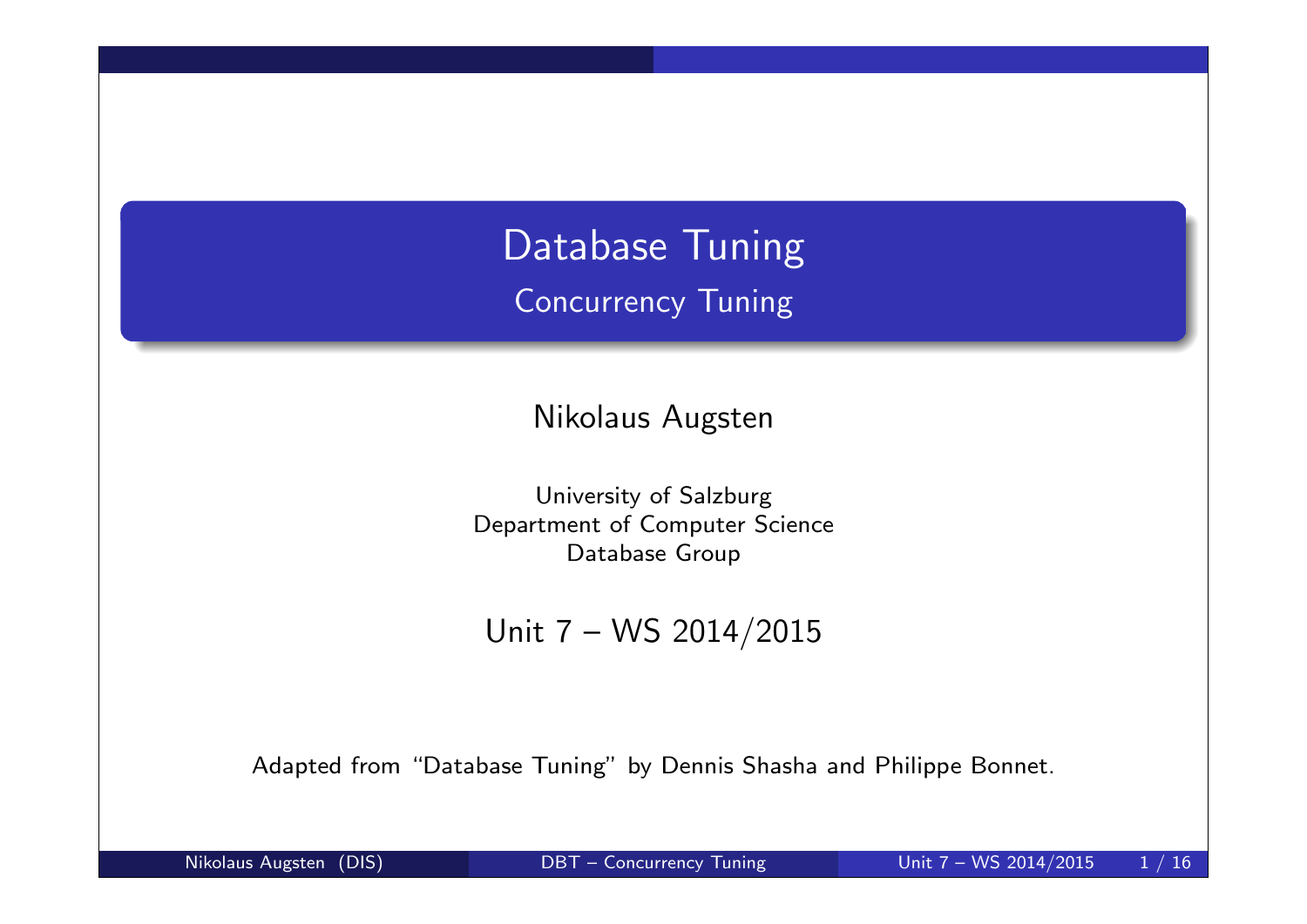# **Outline**

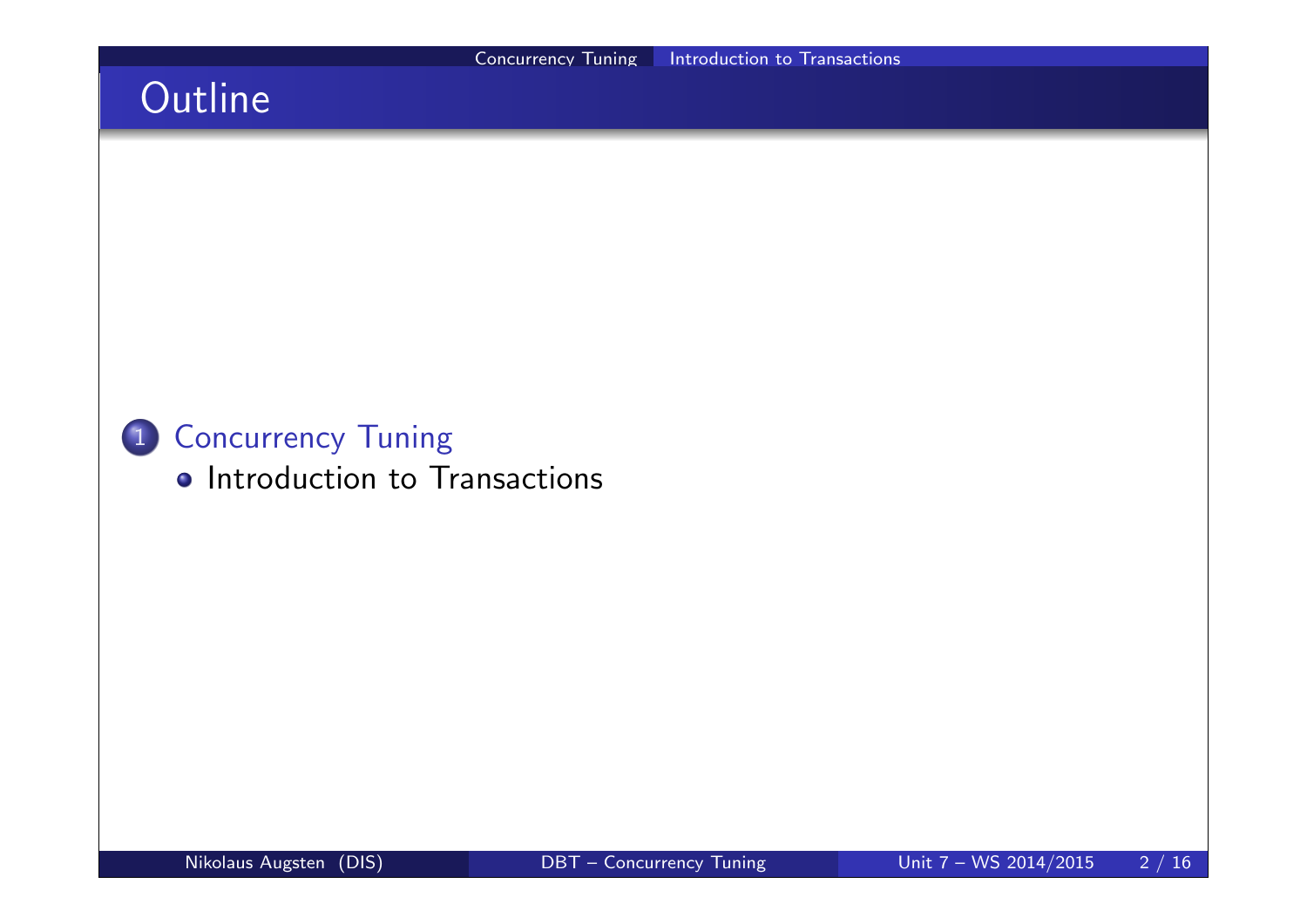

 $^{\rm 1}$  Slides of section "Introduction to Transactions" are adapted from the slides "Database System Concepts",  $6^{th}$  Ed., Silberschatz, Korth, and Sudarshan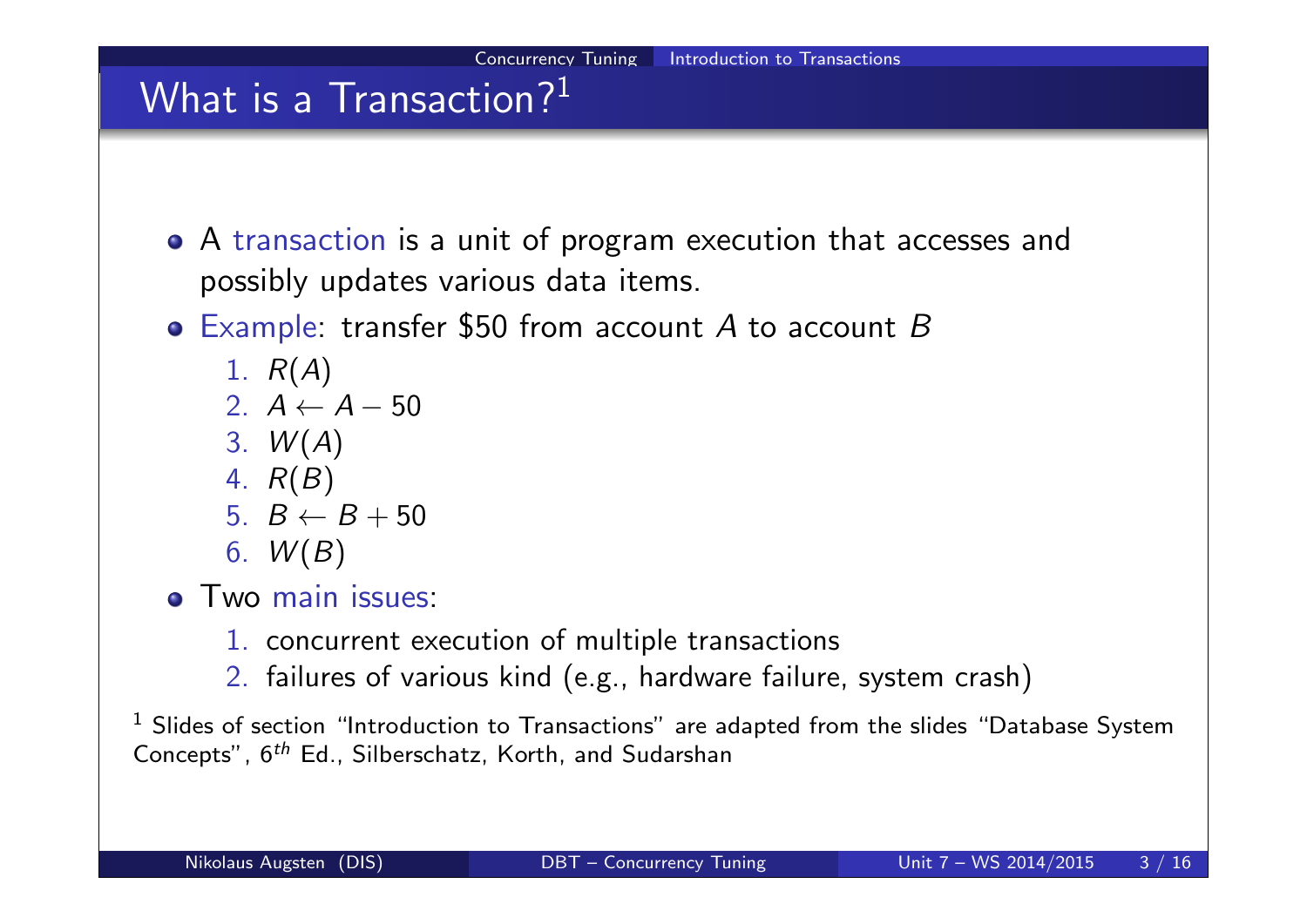### ACID Properties

#### Database system must guarantee ACID for transactions:

- Atomicity: either all operations of the transaction are executed or none
- Consistency: execution of a transaction in isolation preserves the consistency of the database
- o Isolation: although multiple transactions may execute concurrently, each transaction must be unaware of the other concurrent transactions.
- Durability: After a transaction completes successfully, changes to the database persist even in case of system failure.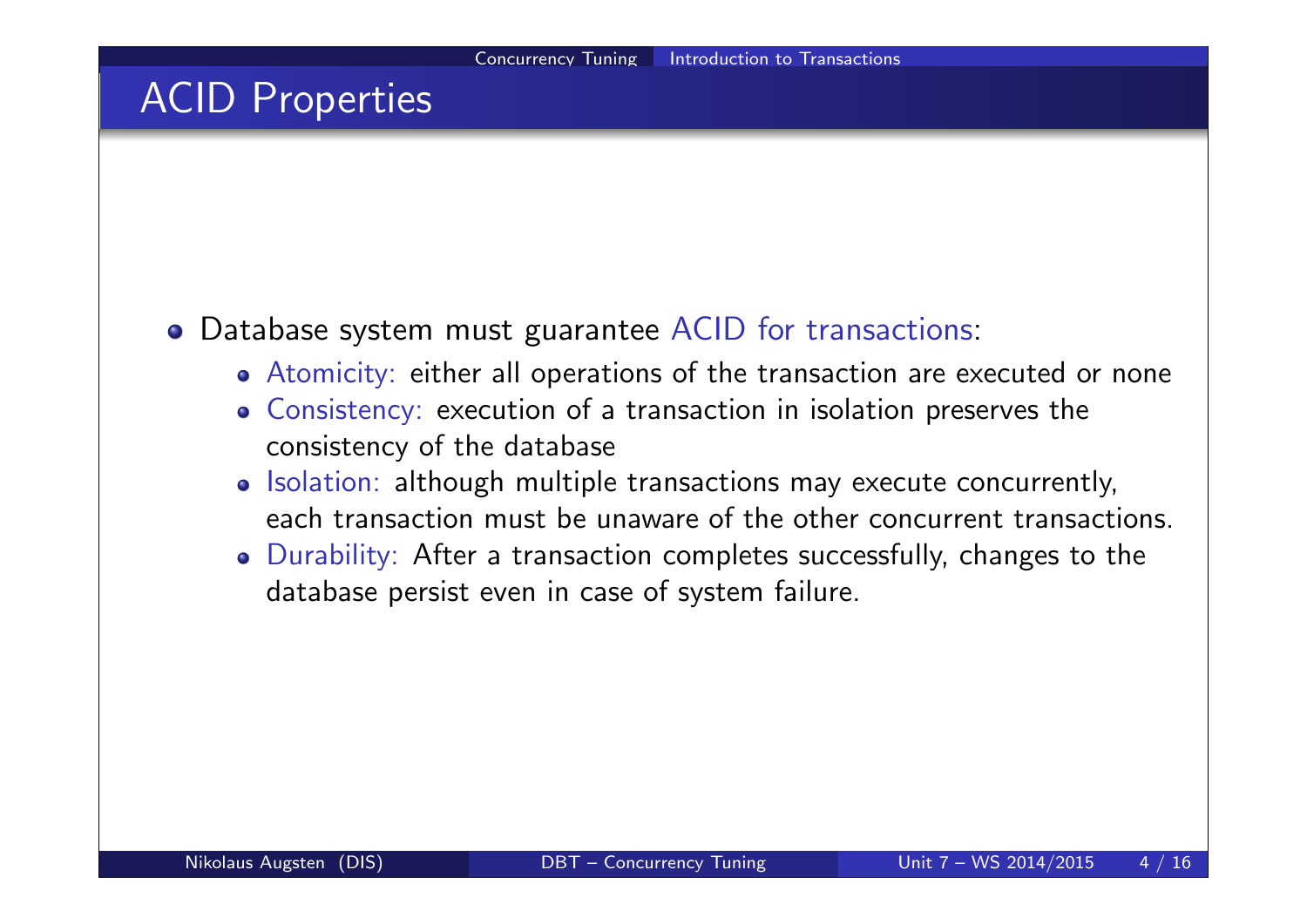## Atomicity

 $\bullet$  Example: transfer \$50 from account A to account B

- 1.  $R(A)$
- 2.  $A \leftarrow A 50$
- 3.  $W(A)$
- 4. R(B)
- 5.  $B \leftarrow B + 50$
- 6.  $W(B)$
- What if failure (hardware or software) after step 3?
	- money is lost
	- database is inconsistent
- **Atomicity:** 
	- o either all operations or none
	- updates of partially executed transactions not reflected in database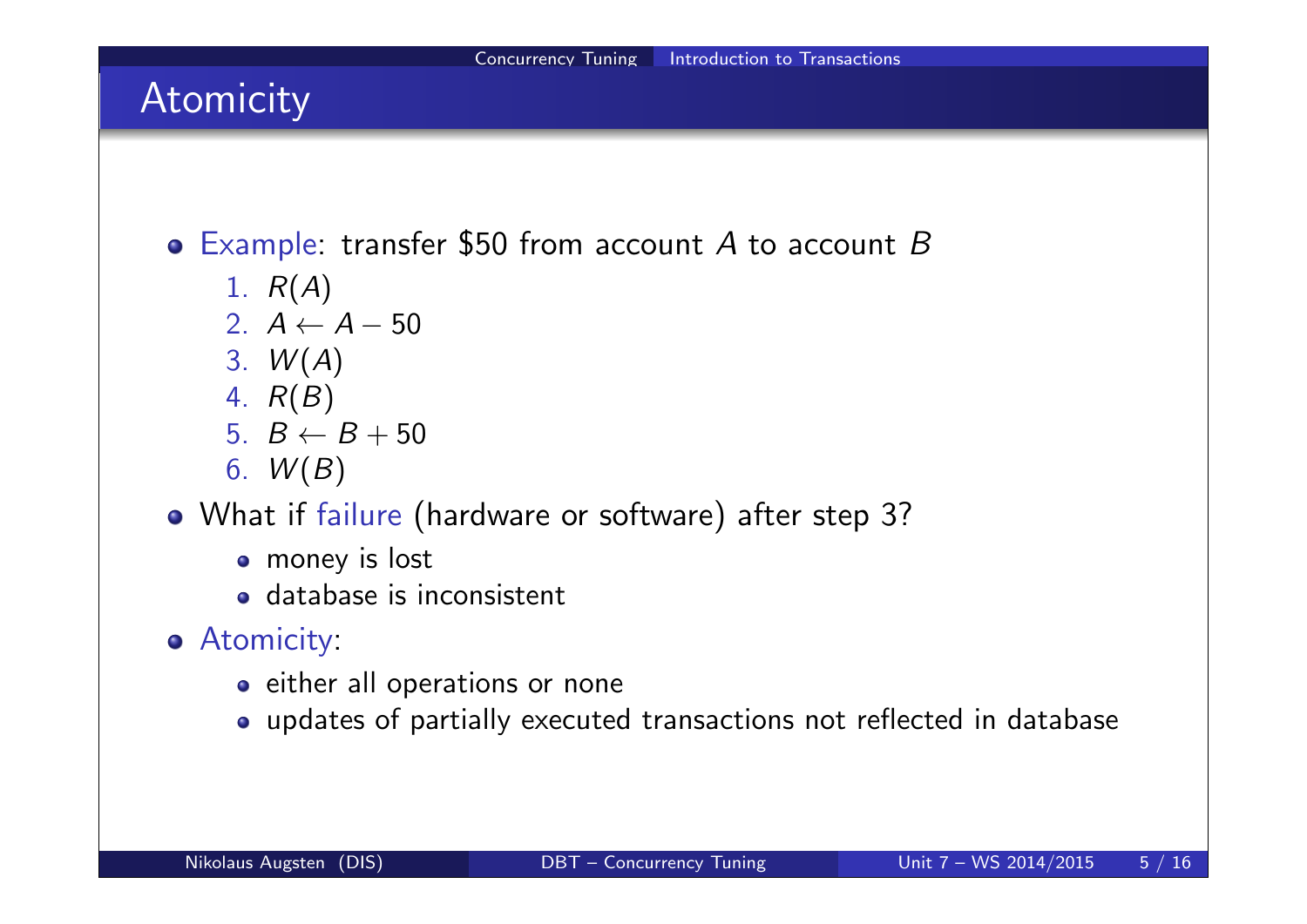# **Consistency**

- $\bullet$  Example: transfer \$50 from account A to account B
	- 1.  $R(A)$
	- 2.  $A \leftarrow A 50$
	- 3.  $W(A)$
	- 4. R(B)
	- 5.  $B \leftarrow B + 50$
	- 6.  $W(B)$
- Consistency in example: sum  $A + B$  must be unchanged
- Consistency in general:
	- explicit integrity constraints (e.g., foreign key)
	- implicit integrity constraints (e.g., sum of all account balances of a bank branch must be equal to branch balance)
- **o** Transaction:
	- must see consistent database
	- during transaction inconsistent state allowed
	- after completion database must be consistent again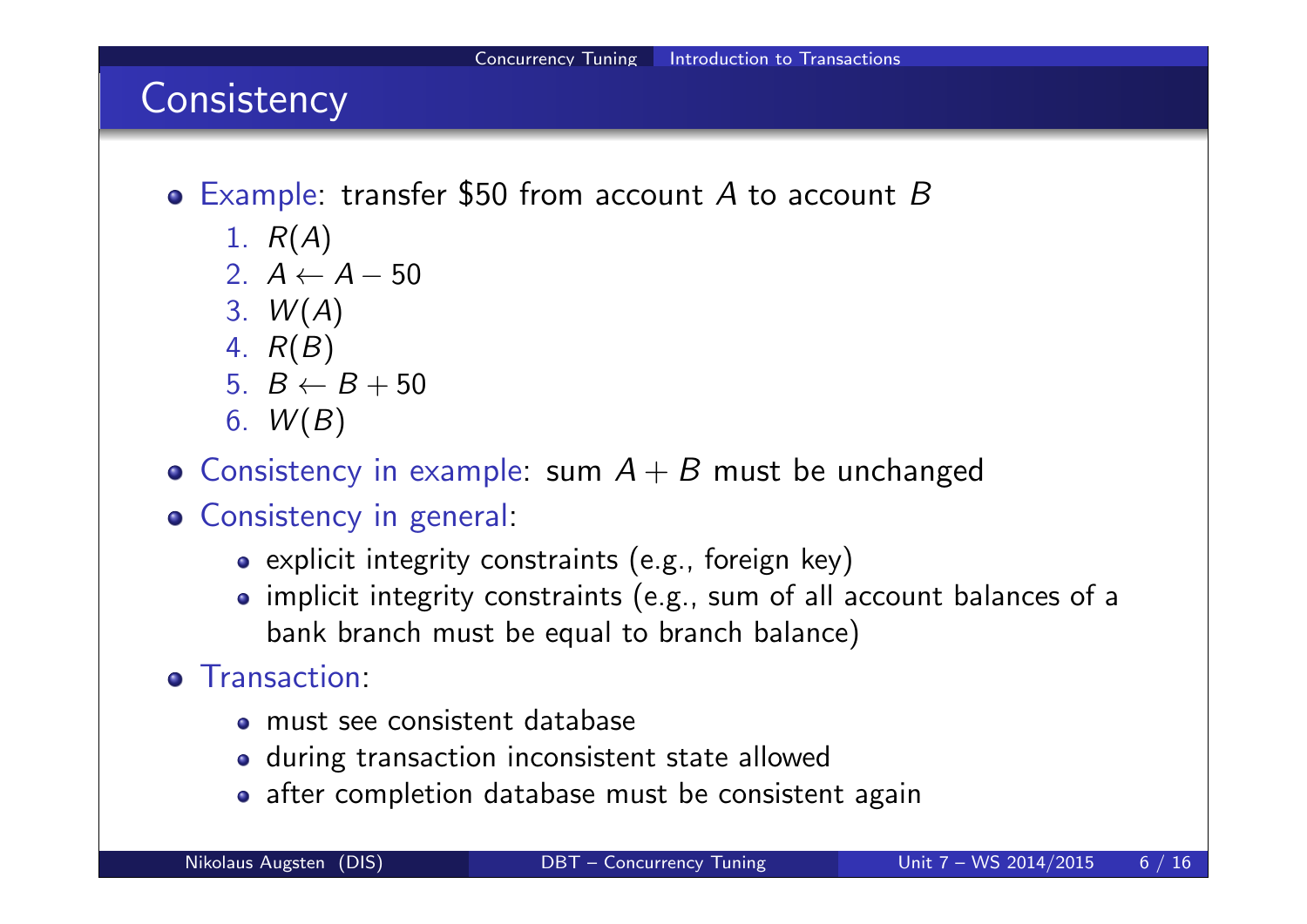## Isolation – Motivating Example

- $\bullet$  Example: transfer \$50 from account A to account B
	- 1.  $R(A)$
	- 2.  $A \leftarrow A 50$
	- 3.  $W(A)$
	- 4. R(B)
	- 5.  $B \leftarrow B + 50$
	- 6.  $W(B)$
- Imagine second transaction  $T_2$ :
	- $T_2$  :  $R(A), R(B), print(A + B)$
	- $\bullet$   $T_2$  is executed between steps 3 and 4
	- $T_2$  sees an inconsistent database and gives wrong result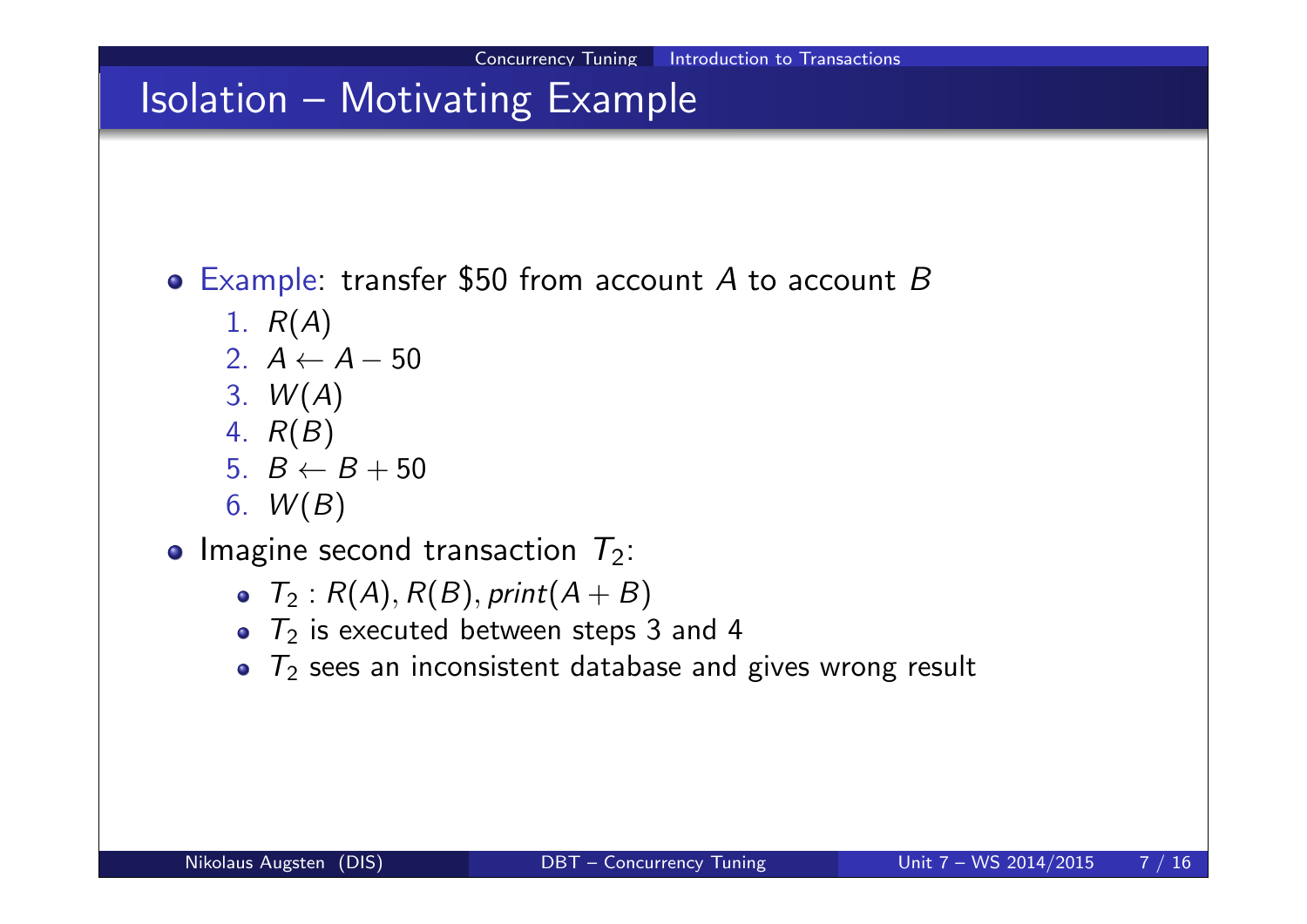## Isolation

- Trivial isolation: run transactions serially
- $\bullet$  Isolation for concurrent transactions: For every pair of transactions  $T_i$ and  $\mathcal{T}_j$ , it appears to  $\mathcal{T}_i$  as if either  $\mathcal{T}_j$  finished execution before  $\mathcal{T}_i$ started or  $\mathcal{T}_j$  started execution after  $\mathcal{T}_i$  finished.
- Schedule:
	- specifies the chronological order of a sequence of instructions from various transactions
	- equivalent schedules result in identical databases if they start with identical databases
- Serializable schedule:
	- equivalent to some serial schedule
	- serializable schedule of  $T1$  and  $T2$  is either equivalent to  $T1$ ,  $T2$  or T2,T1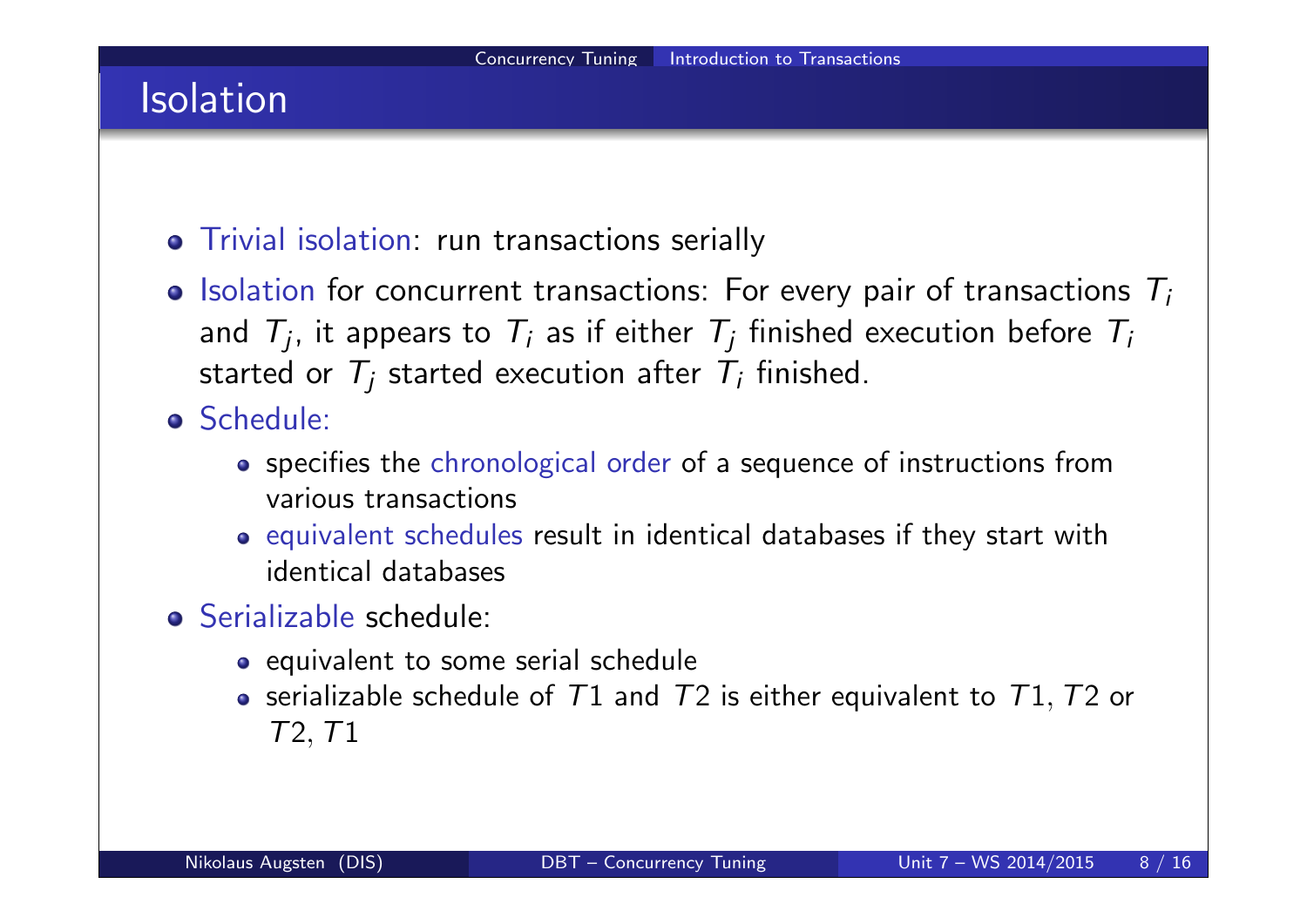# **Durability**

- When a transaction is done it commits.
- Example: transaction commits too early
	- $\bullet$  transaction writes A, then commits
	- A is written to the disk buffer
	- then system crashes
	- value of A is lost
- Durability: After a transaction has committed, the changes to the database persist even in case of system failure.
- Commit only after all changes are permanent:
	- either written to log file or directly to database
	- database must recover in case of a crash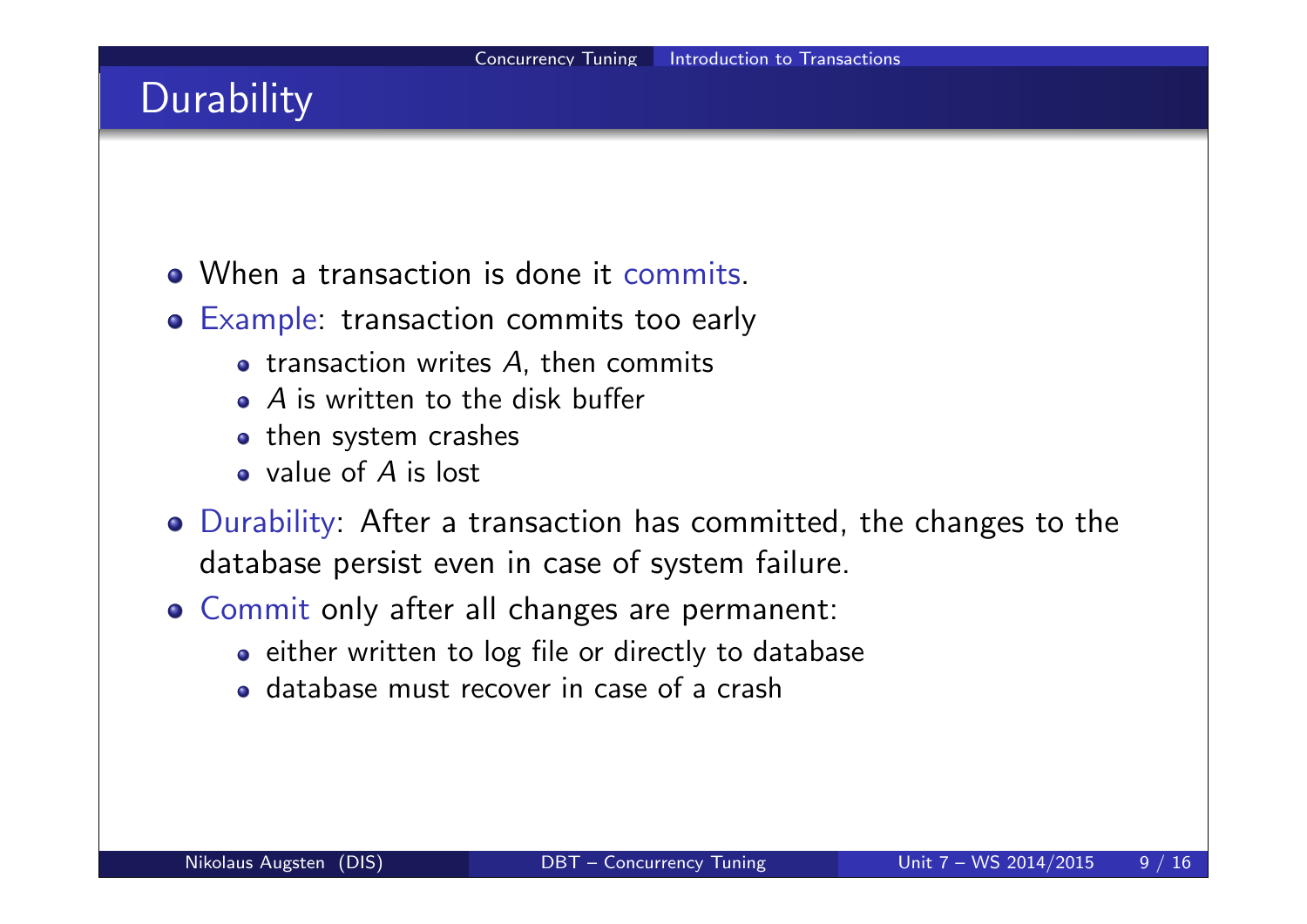### Locks

- A lock is a mechanism to control concurrency on a data item.
- Two types of locks on a data item A:
	- exclusive  $-xL(A)$ : data item A can be both read and written
	- shared  $sL(A)$ : data item A can only be read.
- Lock request are made to concurrency control manager.
- **•** Transaction is blocked until lock is granted.
- Unlock  $A uL(A)$ : release the lock on a data item A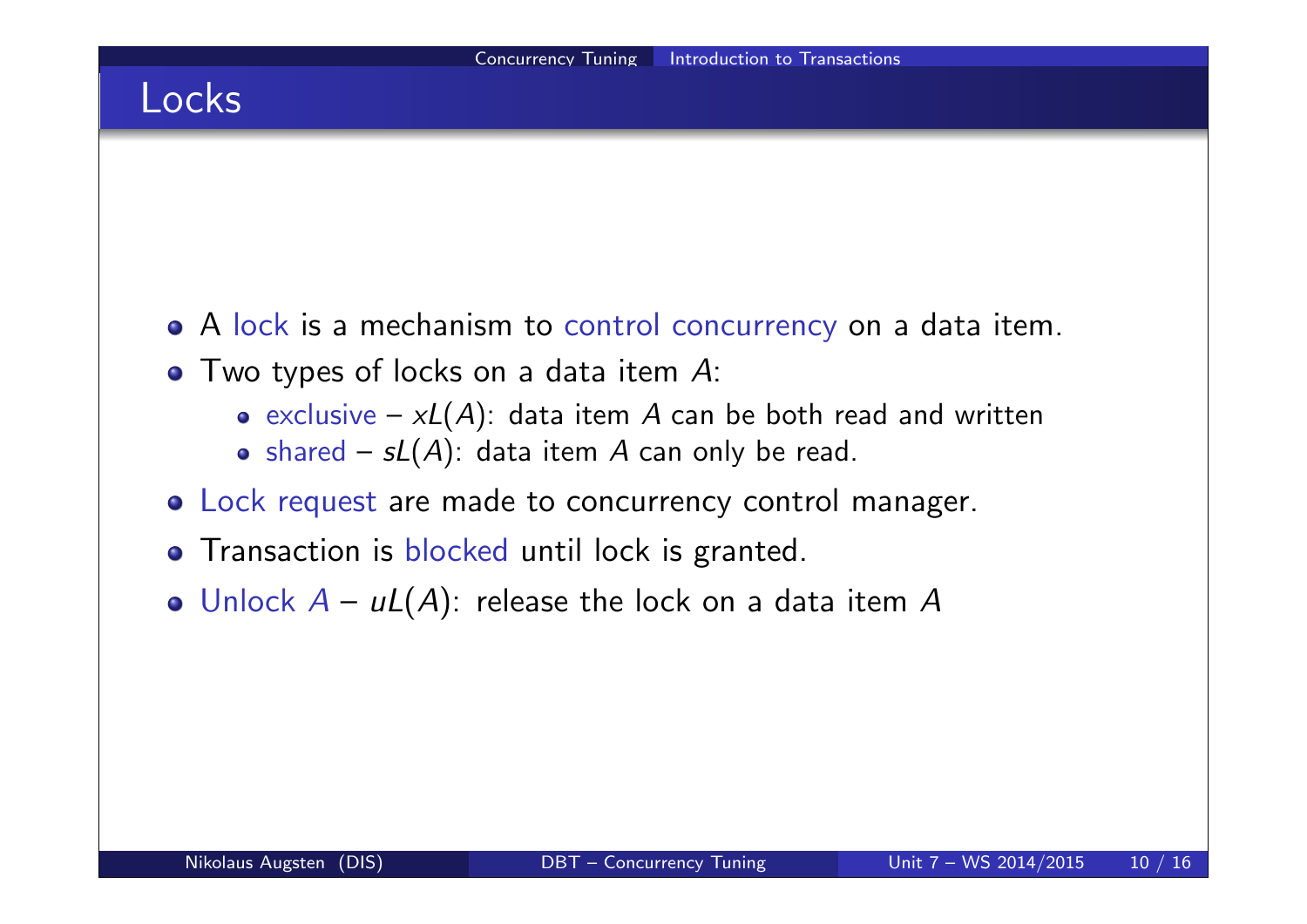### Lock Compatibility

#### Lock compatibility matrix:

|           | shared | exclusive |
|-----------|--------|-----------|
| shared    | true   | false     |
| exclusive | false  | false     |

- $T_1$  holds shared lock on A:
	- shared lock is granted to  $T_2$
	- exclusive lock is not granted to  $T_2$
- $T_2$  holds exclusive lock on A:
	- shared lock is not granted to  $T_2$
	- exclusive lock is not granted to  $T_2$
- Shared locks can be shared by any number of transactions.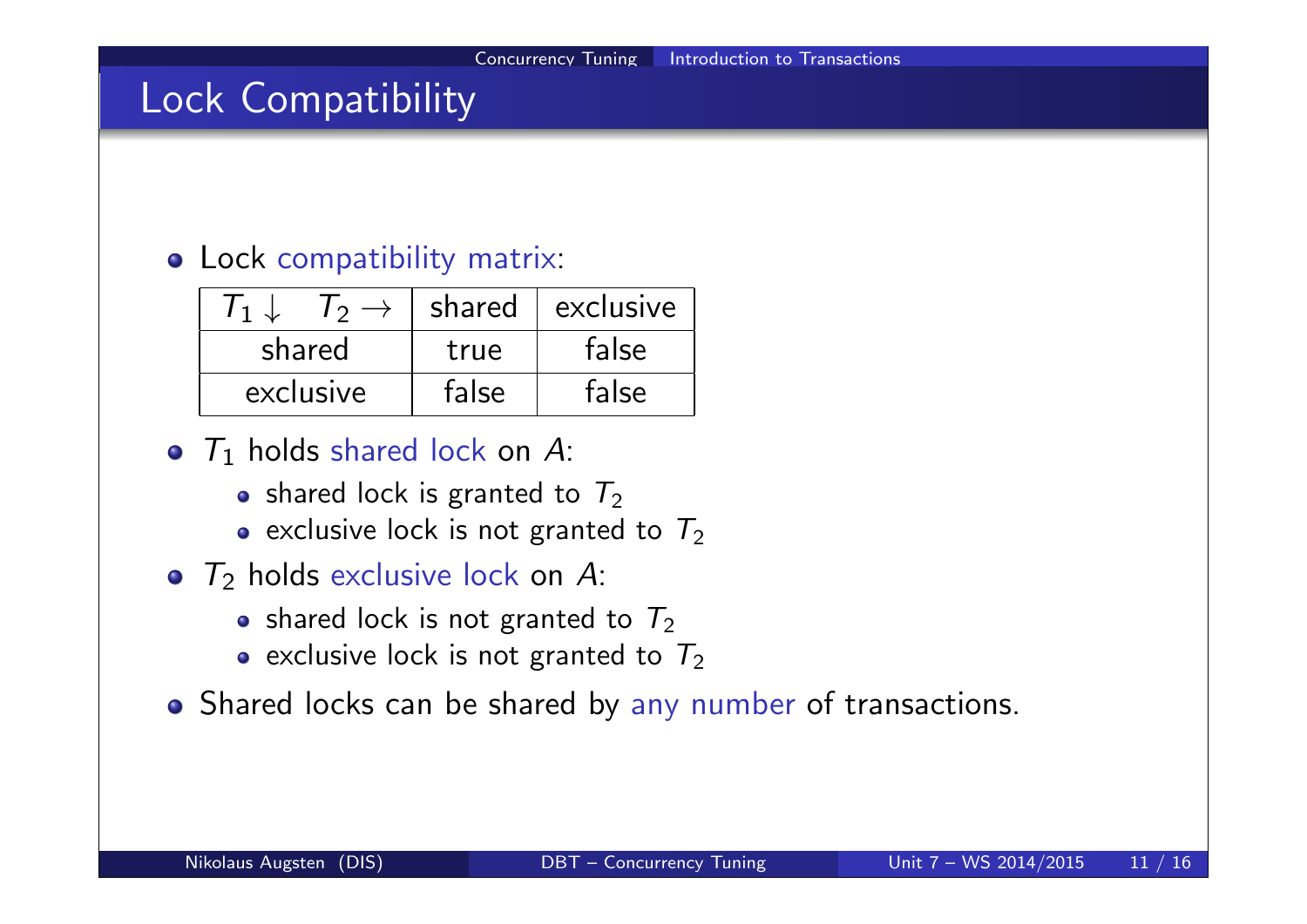### Locking Protocol

### • Example transaction  $T_2$  with locking:

- 1.  $sL(A)$ ,  $R(A)$ ,  $uL(A)$
- 2.  $sL(B)$ ,  $R(B)$ ,  $uL(B)$
- 3. print $(A + B)$
- $T_2$  uses locking, but is not serializable
	- $\bullet$  A and/or B could be updated between steps 1 and 2
	- printed sum may be wrong
- **o** Locking protocol:
	- $\bullet$  set of rules followed by all transactions while requesting/releasing locks
	- locking protocol restricts the set of possible schedules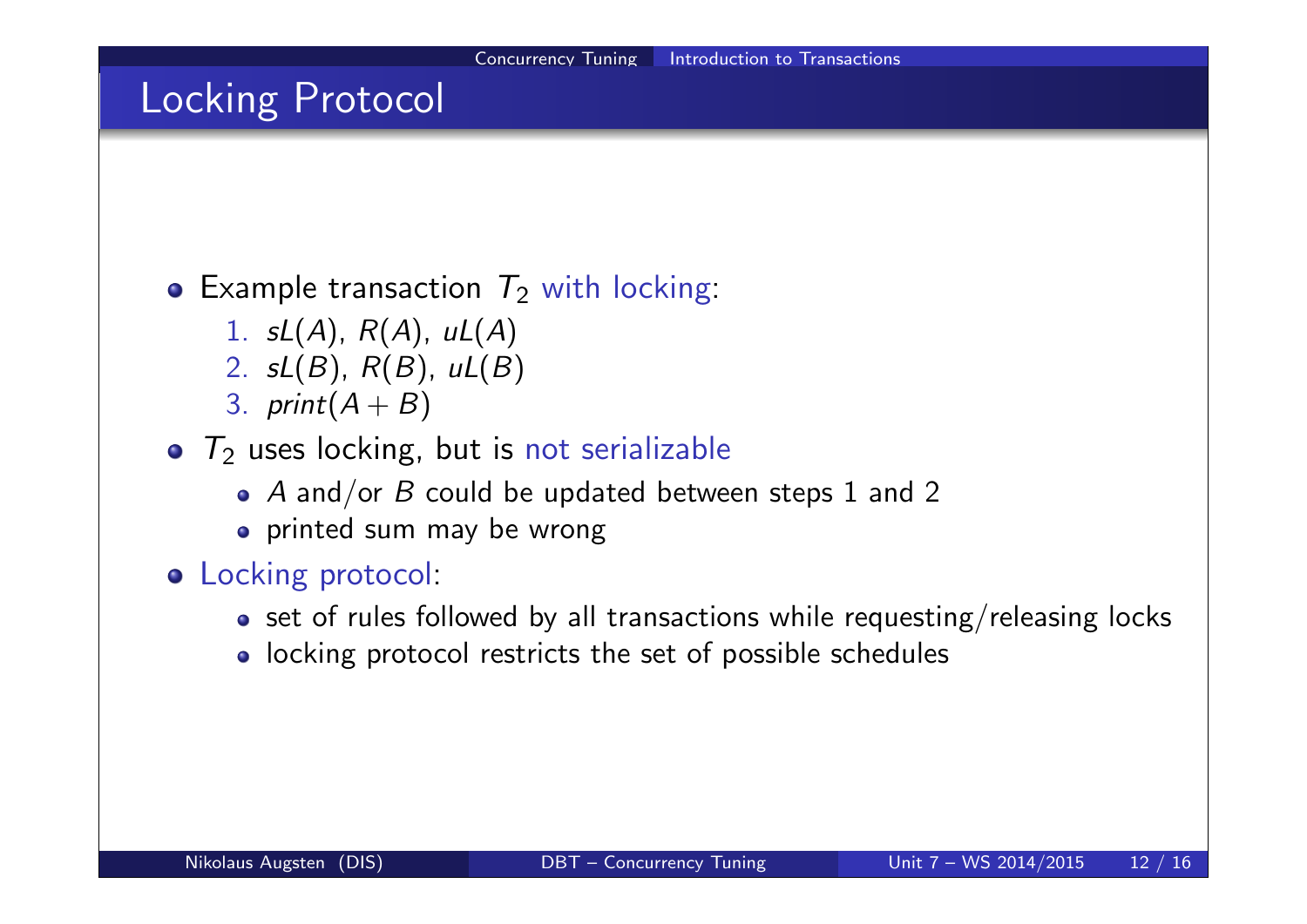# Pitfalls of Locking Protocols - Deadlock

#### **o** Example: two concurrent money transfers

- $T_1: R(A), A \leftarrow A + 10, R(B), B \leftarrow B 10, W(A), W(B)$
- $T_2$ :  $R(B), B \leftarrow B + 50, R(A), A \leftarrow A 50, W(A), W(B)$
- possible concurrent scenario with locks:  $T_1.xL(A), T_1.R(A), T_2.xL(B), T_2.R(B), T_2.xL(A), T_1.xL(B), \ldots$
- $T_1$  and  $T_2$  block each other no progress possible
- Deadlock: situation when transactions block each other
- **o** Handling deadlocks:
	- o one of the transactions must be rolled back (i.e., undone)
	- rolled back transaction releases locks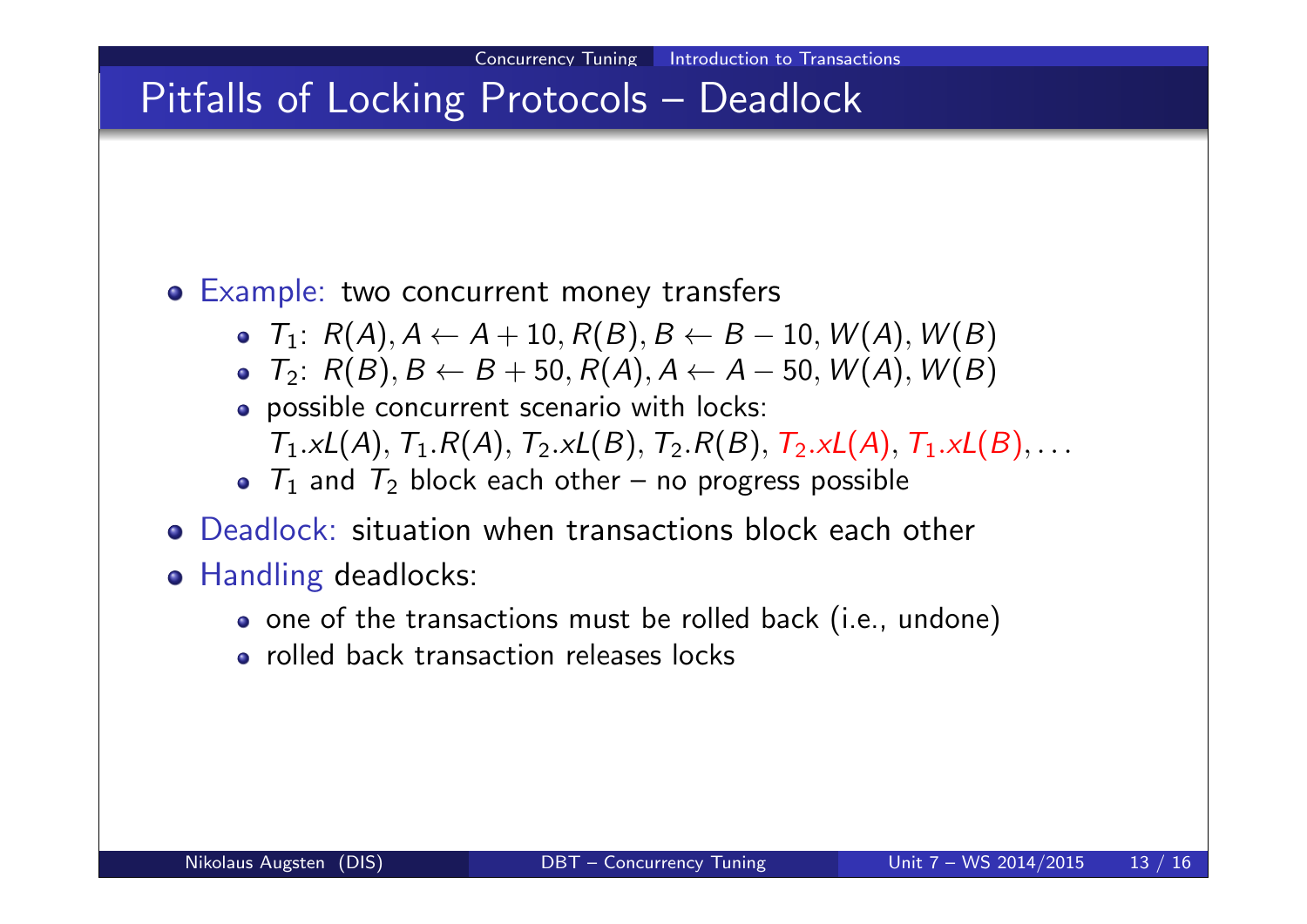# Pitfalls of Locking Protocols – Starvation

- Starvation: transaction continues to wait for lock
- Examples:
	- the same transaction is repeatedly rolled back due to deadlocks
	- a transaction continues to wait for an exclusive lock on an item while a sequence of other transactions are granted shared locks
- Well-designed concurrency manager avoids starvation.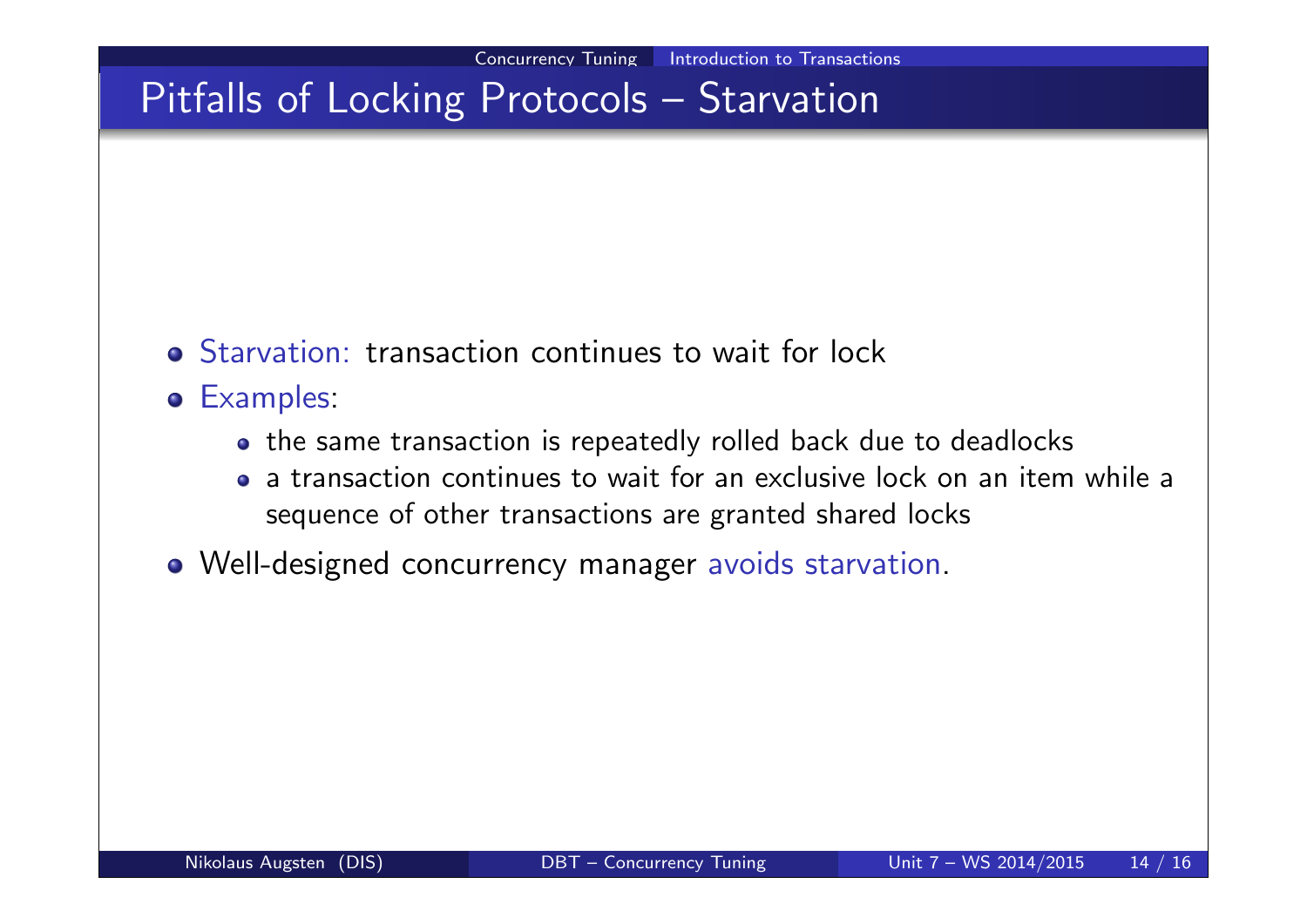### Two-Phase Locking

- **•** Protocol that guarantees serializability.
- Phase 1: growing phase
	- transaction may obtain locks
	- o transaction may not release locks
- Phase 2: shrinking phase
	- transaction may release locks
	- transaction may not obtain locks